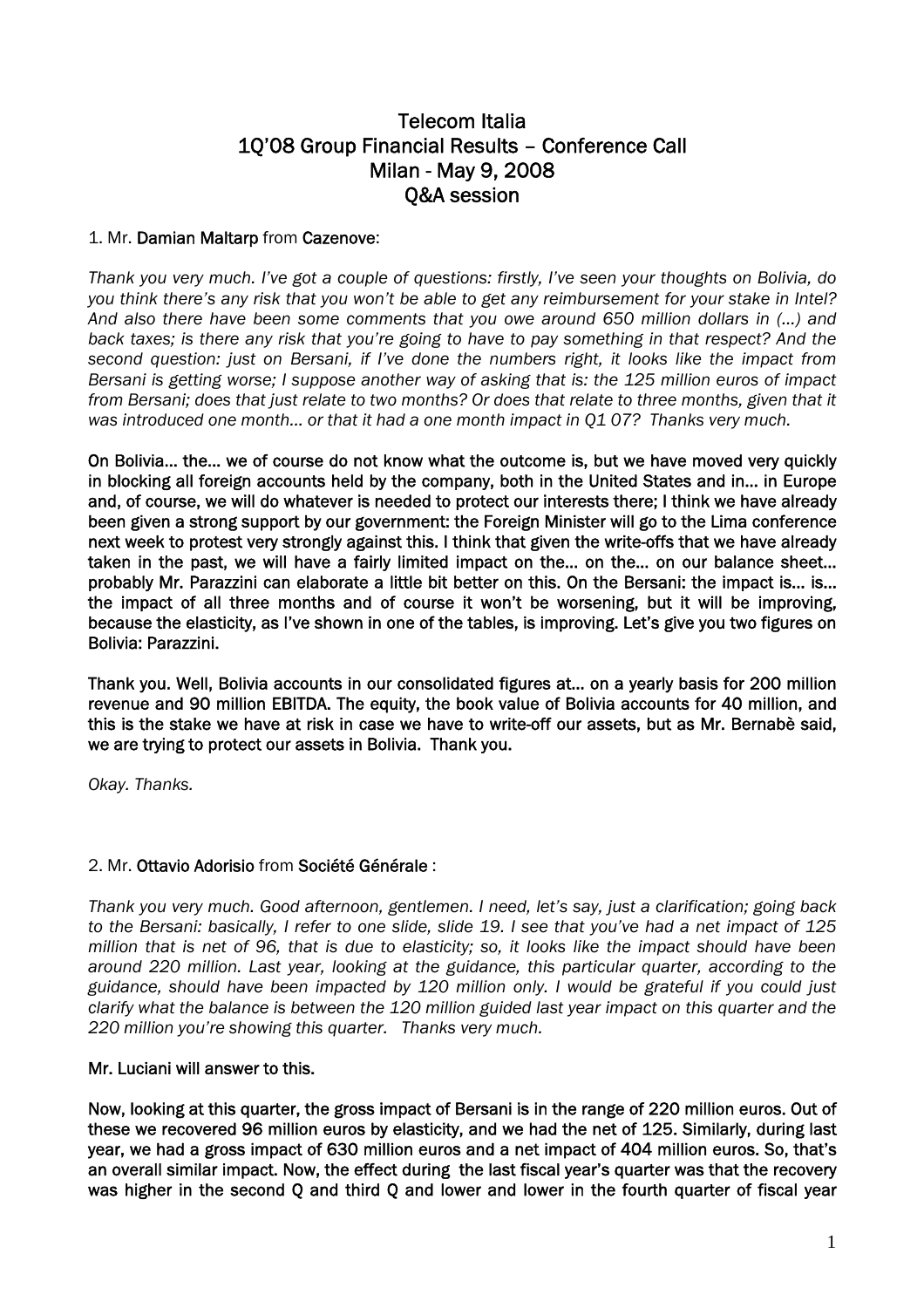# 2007. That's similar to this. Why? Because consumer habits basically stabilized over the period in a longer phase, so that we don't have the boost that we had in the second Q of last year.

*If I can follow up: thank you for your answer, but my question was not on the net impact. It was on the gross impact, which would have been much easier to calculate for Telecom Italia. So, last year when the management gave a guidance to the market, they basically presented a full-year impact of 750 and…. 2007 impact, so net of this particular quarter, of 630. Therefore, the difference of 120 million is what, basically, I believe the market was expecting for this quarter. I've seen 220 million, and that's important for us to calculate your year-on-year impact, to see what's really the organic growth behind the business.* 

Okay. Back again. Luca Luciani. In the first quarter of 2007 we had a pick-up from the Bersani impact at the gross level in the range of 30 million euros, because of the IAS impact of it. Then we had a negative impact as of the second Q. Now, if you compare Q1 2008 with Q1 2007, you have two effects at the gross level: the first one is that you don't have recharges anymore, and this is worth 185 million euros; then you don't have, in the basis of 2007, the pick-up you had. That's the reason why… of the gross impact.

*Okay. Thank you very much.* 

Thank you.

# 3. Mr. Nick Pelfes from Morgan Stanley:

*Hello, it's Nick Delfast from Morgan Stanley. Okay, I think we're a little bit confused about the Bersani impact, 'cause I had the same issue with page 43. If we use your numbers for the Bersani decree impact of 125 net impact in Q1 08… last year it was a 30 million net impact, so if we put those numbers in, we get 2.4% growth before all discontinuities, rather than 3.8, which is shown in slide 43. But leaving that aside, I just wanted to check with you that you are happy then that if service revenues fell 6% in Q1, logically they should fall around 2% in Q2 and the Bersani discontinuities' no longer in the numbers year-on-year. So, that's my first question: it's that you're happy with that as a statement. And secondly, I just wanted to check in terms of your revised guidance for Brazil and for Germany… you know, obviously the Investor day happened two months since the quarter already, are you satisfied that your management systems are working quickly enough within the company to allow you to these kinds of hiccups over the rest of the year? Thanks very much.* 

# The first question will be answered by Luca Luciani and then I will answer the second.

I mean, on page 43 you have the details of the Bersani decree net effect. If you go back to the first quarter 2007, 30 million euros net was the sum of basically three key effects: the first one is a positive 30 million euros, that was the IAS impact; the second one was negative, because we did not have recharges, as of March 5<sup>th</sup> 2007; and the third one was elasticity. Now, elasticity in Q1 was almost null, so that the 30 million euros was basically the netting of the IAS and the recharges. Elasticity worked with the 25… working this later, so that you have a pick-up of the elasticity as of April.

*My question was more on Q2: I mean, are you happy that the Bersani impact net (…) you'll end up with about a 2% decline on revenues?* 

Yes, in Q2 you had, basically, last year, 205 million euros gross and 130 million euros net. That was the impact.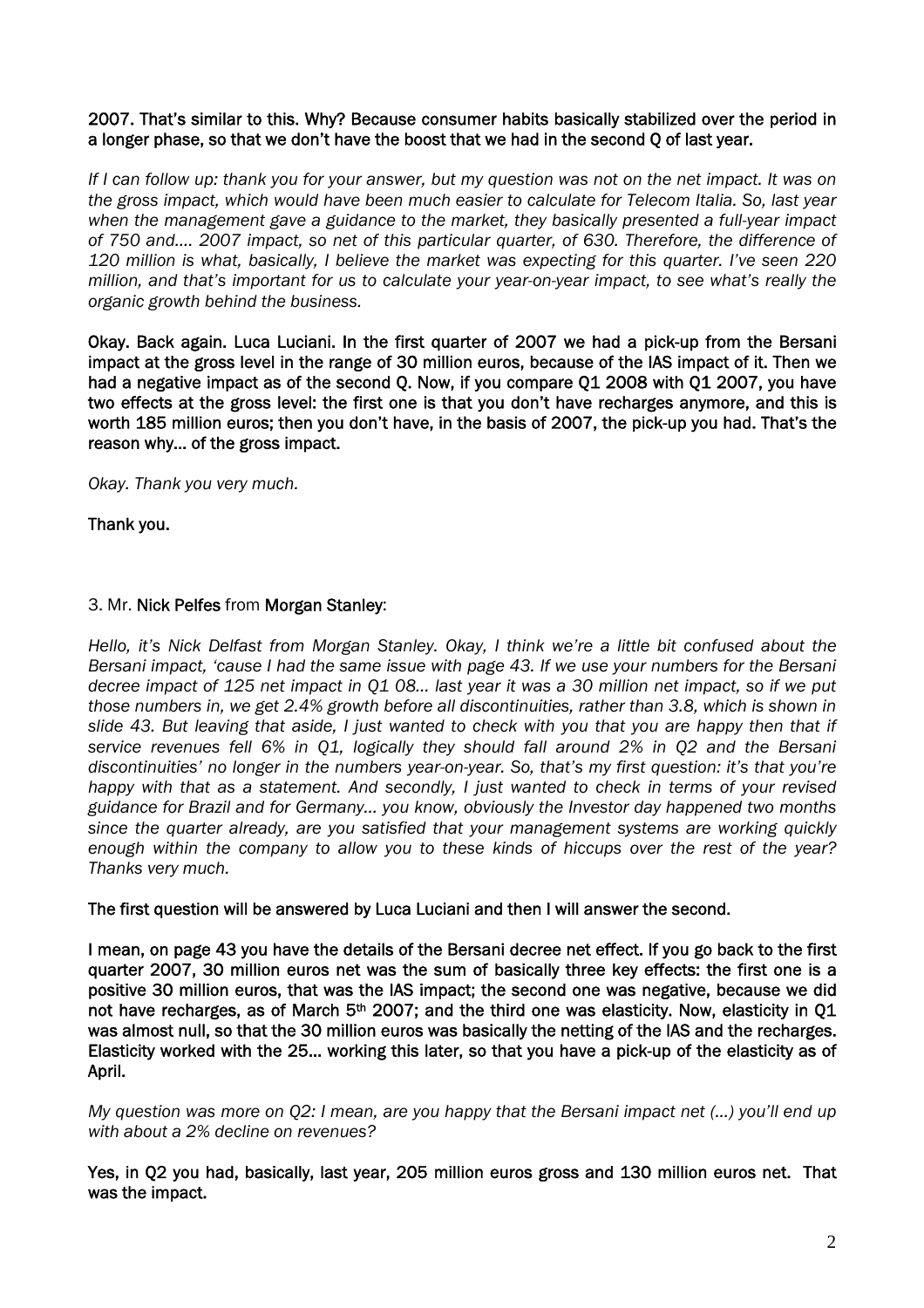On the second question, I must tell you that as soon as we… we became aware of what was going on in Germany and in Brazil we reacted immediately, and in Brazil in the last… in the last period we worked very extensively with the management, with the local management, we had joint working groups with the management in order to understand what went wrong and to correct the trends. And in Brazil we think, we are fairly confident that if there were… I mean, management mistakes or whatever, they are being addressed very, very carefully. In Germany the problem is much more complicated, because it's a general market trend; the market is becoming much more aggressive, much more competitive and of course we are reacting to this, but it's something that's a little bit more difficult to address. So, I think that whatever was necessary to do has been done, however in Germany it will depend on the general evolution of the market. But whatever lever we had to react, we pulled.

*Thanks very much.* 

Thank you.

# 4. Mr. Justin Funnel from Credit Suisse:

*Thanks. Just a few questions, please. Would you consider selling out German broadband? Obviously, your core to market trend is quite hard to back that trend…* 

# You mean outside Italy of course?

*In German broadband in Hansenet, would you consider selling…* 

# Oh, German Broadband.

*Yes, German broadband.* 

German broadband. Well, listen, I think that I have a very precise view on this. I think that we have the opportunity of creating value in Germany. I don't think that what we called… what we called the European broadband strategy is a strategy in a strict sense for Telecom Italia, in the sense that it cannot do without this. So, I think that we are open to whatever creates more value for Telecom Italia shareholders and for the… for the company, for Telecom Italia at large. So we have… so, we are very, very candid about the future of our broadband strategy, we have nothing more than… we have no other objective than creating more value to our shareholders.

*Thank you. Just a second question on capex: capex is up year-on-year in Q1 quite materially, capex for the full year I think is down 10%, I was just wondering again how you achieve that guidance? And, secondly, your handset volumes in Italian mobile are down, I think about 25% year-on-year in terms of gross ads; again, is that a trend or is that just quite a strong seasonality? And we'll see quite a good pick-up in handset volume in Q2?* 

On capex: we have frontloaded, as we said before, the expansion of broadband because we think it's better to invest in the early part of the year in order to see the revenue opportunities in a later stage of the year, but I must tell you that we have… we have created a very, very rigid mechanism of investment control, we meet every week, we have an investment committee every week that reviews in detail each individual investment of the company. So, I think that… I think it's the first time that this has been introduced in Telecom Italia, we are quite happy of the results in terms of careful scrutiny of whatever investment is undertaken in every corner of the company, and I think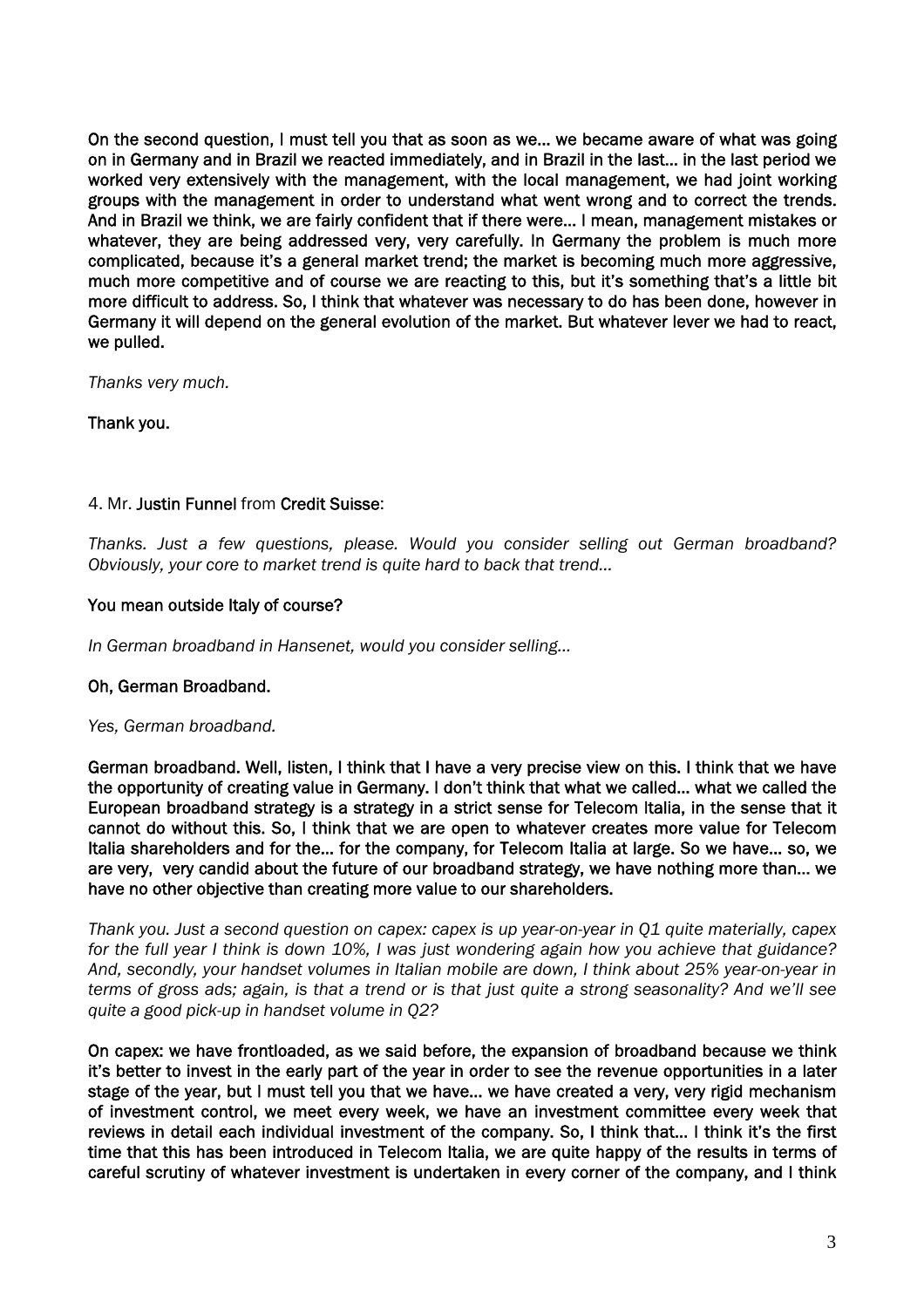that this gives us full control of what's going on there. On the handsets, I would like Luca Luciani to answer.

I mean, if we look at the market, what is happening is that overall there is a pressure mainly on 2G handset sales, while 3G handset sales continue to be good. In this market I would say that TIM is over-performing versus the average. Let me give you some details. If we take GFK data, and the total figure at market level is less than 3% in terms of volume and less than 7% in terms of value; if we look at TIM sell-out figure, we have 5% volume with a +15% 3G volume, and +8% value and a +17% value. What does it mean? It means that on page 23 you have the sell-in; and sell-in obviously reflects the fact that we are exiting from a very strong Christmas campaign of Berlin, where we booked more than 3.5 million handsets. If we look at the sell-out, the figures are more normal; I repeat: a +5% in terms of volume, a +15% in terms of 3G volume. So that we don't see any problems in terms of ramp-up of mobile Internet; what we are focusing on more and more is the switch between 2G and 3G handsets and the push of mobile office and PC card products; for perspective, in the first quarter we are market leaders, both in terms of mobile office and PC cards; we have more than four points in terms of share, compared to Vodafone. Vodafone was in campaign… advertising campaign during February and March; we were on air at the end of March, so that this number… this GFK number… is not yet reflecting the push of the advertising campaign. So that the 3G roll-out is continuing very well and the mobile handsets are going very well, including PC.

*Thank you. That would imply, if that's the sell-in, then there would be less decline year-on-year in sell-in Q2? Is that a fair assumption? This -24% in handset volume.. is this sell-in, sell-out effect?* 

Well, as you know, in total fiscal year figures we already gave a reduction in overall sales; we will not have a 24% volume drop in second Q, even because we will have the start of the summer campaign, but definitely we will have something like a single-digit drop. That's what we do expect. The more and more we are looking at volume… not… value, sorry, not volume… so that from a revenue standpoint, this drop should be lower.

*Thank you. And just a clarification on capex: frontloaded, I understand that; what elements of capex are frontloaded? Obviously you do capitalize some of your sack, are we talking about a fair amount of sack that was capitalized in Q1?* 

# No, we're talking about investments in broadband and in the network.

*Okay. Thanks very much.* 

# 5. Mr. Ivon Leal from BBVA :

*Hallo, good afternoon, gentlemen. I've got a couple of questions; the first one concerning your targets for year 2008. I think… I don't quite understand what's happening here: you're basically lowering our EBITDA targets in Brazil and in Hansenet and you maintain your targets for… at the consolidated level. If I understood correctly this due to further cost cutting in the rest of the division: could you please detail where are we going to see, you know, this additional cost cutting? My main concern here is whether this is basically coming from commercial cost and this could eventually have, you know, a negative impact on year 2009, or on the end of year 2008.* 

...

*That's the first question.*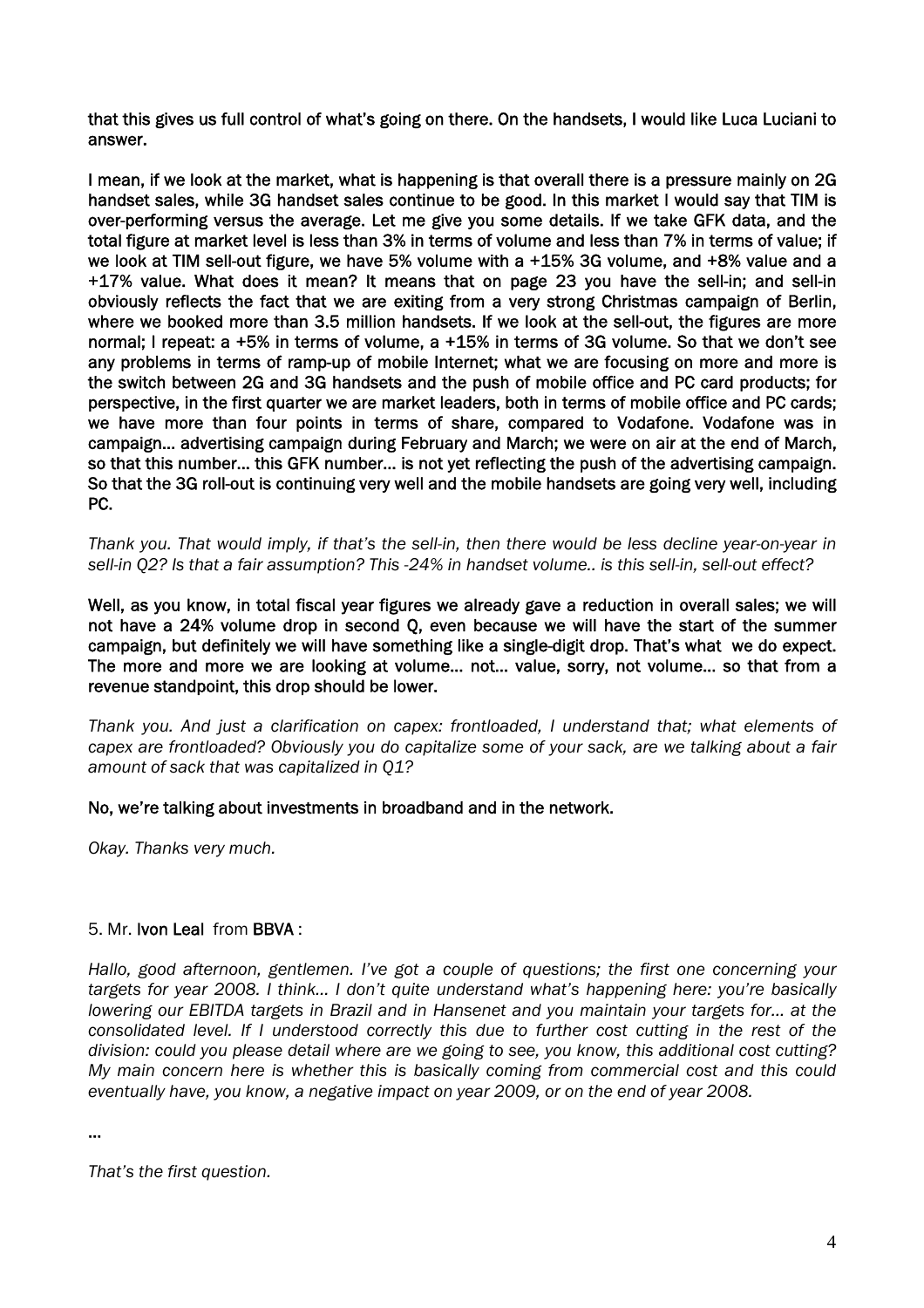Yes. Mr. Parazzini.

Okay. But… well, we have made an assessment of… an assessment of our forecast and we feel that due to the trend in the first quarter we feel we may confirm our targets for the full year, where we say that we were about… 31 billion revenues at consolidated level and about 48.5% in EBITDA. And, due to what was said up to now, and the possibility to recover this at EBITDA level in Brazil, we feel that managing the various levers that we have in the company we may confirm this target.

*Okay, thanks. The second one regarding the situation in the German market: as you say, a strong pressure on prices, so… I don't clearly understand what is going to change in the rest of the year, in order to achieve that 24% margin target? And the second one: I mean, would you give priority to your sales target growth, or to your margin target in German broadband business? Thank you.*

# Mr. Cicchetti will answer to this.

Yes. Let's say that of course we are focusing on sales as well as on margins. Our program in Germany's based on, first of all, recovery in ARPU, and this will be pursued by changing, by focusing on the mix between ULL acquisition and wholesale acquisition. The second, of course, is based on cost reduction; we experienced in… this first quarter we experienced an important increase in costs related to customer care. We are acting on this, we are rationalizing internal and external resources, and so to that extent we believe we will be able to deliver the targets.

*Is there any specific competitor which has been especially aggressive in the market, or is it just everybody?* 

Now, perhaps you already know, the most aggressive on the market is Vodafone that has launched and continues to have on the market an offer that comes close to six months free, and so we are answering, we are fighting against this with… of course we have been forced to reduce our prices, but we strongly believe that the battle continues to be… continues to be at that level. One important thing in Germany is that as a matter of fact we've been able to increase significantly our customer base on Alice, and what we are experiencing is turn, that is mainly due to the migration of ULL and to that extent we foresee that in the coming quarters this kind of turn will be significantly reduced.

*Okay. Thank you very much.* 

Thank you.

# 6. Mr. Nick Lyall from UBS:

*Hi. It's Nick Lyall from UBS. Can we just come back to that last question about domestic cost, please? And just check: your marketing costs are down about 5% year-on-year for the domestic business; is this something we should expect to continue? Is that… this focus on value as a post of volume going to keep on delivering marketing cost cuts? And then, secondly, there's been a lot of comments in the press; I think a few interviews as well about the potential for further cost cuts in the domestic business? I mean, which area of cost in particular do you think your biggest opportunity comes from in your domestic cost base again, please? Thank you.* 

# On the first question Mr. Luciani will answer. On the second I will take the question.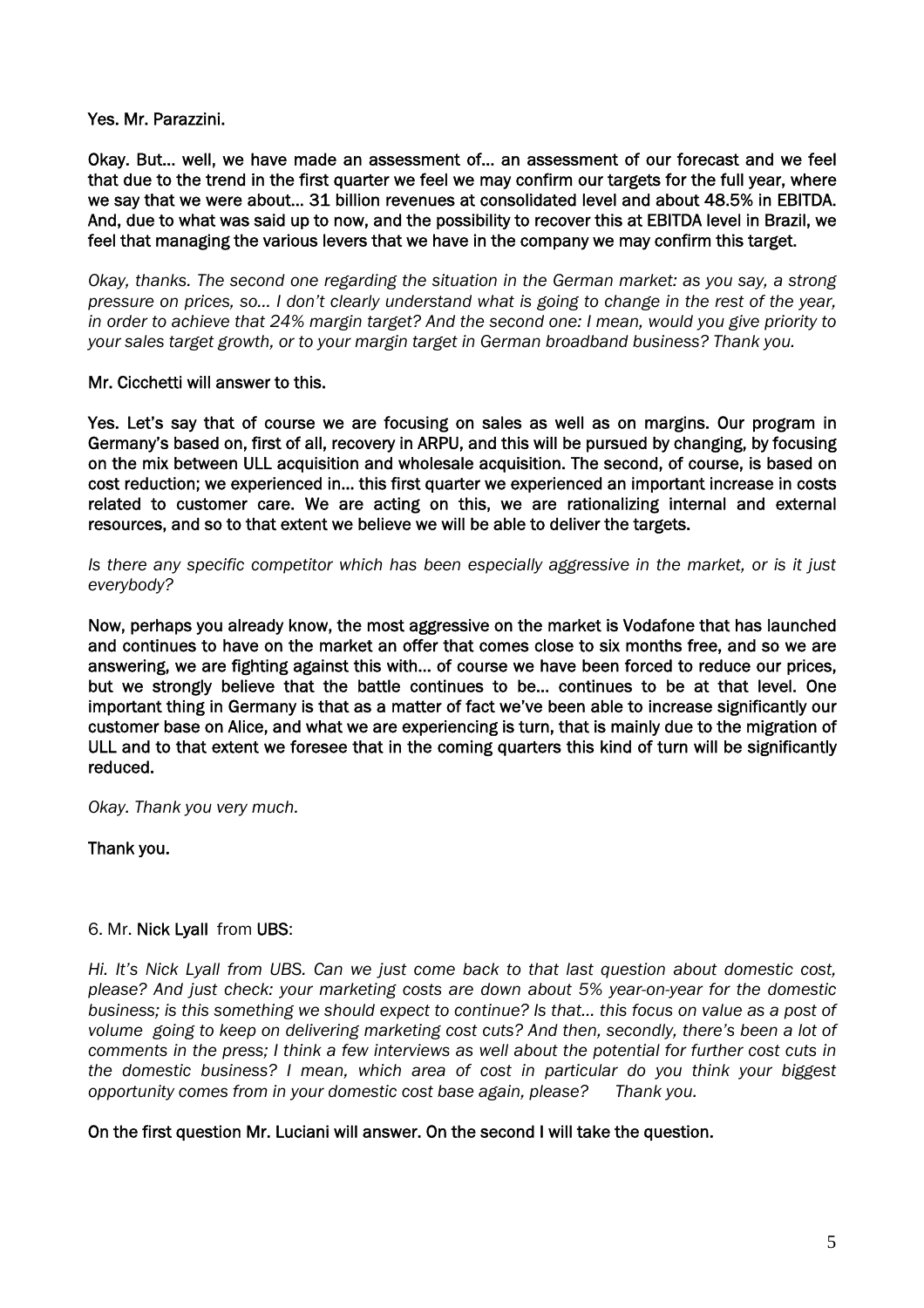Definitely yes. The remix from volume to value will bring to lower marketing costs; where we do expect to invest more is in customer care, and costs on the existing customers, but definitely acquisition costs are going lower and lower.

On the second question, we have.. we are already putting in place a detailed program for reviewing overhead costs and operating costs in the IT area and in the marketing area.

*Is there anything you found so far on the personnel side as well that you think might be interesting? Margins up?* 

Yes. This will come along with a more global reduction in costs that will involve real estate costs, it will involve… over… I mean, general overhead costs and we will be… we are working already on this and we will… before the middle of the year we will come up with a more detailed plan.

*Okay. Thank you very much.* 

Thank you.

# 7. Mr. James Britton from Lehman Brothers:

*Thanks very much. Two questions, please. First of all on termination rates. Why do you still refer to mobile termination rate pressure as a discontinuity? Do you really think termination rates can stabilize? And if not, can you just tell us what your budgeting for MTR decline in your guidance statements for this year and the next couple of years? Is it greater or less than the current 10% decline? And second question: is there any potential for you to rebalance the consumer access fee in domestic wireline? For that you have a greater proportion of (...) news coming from a subscription source. Thanks very much.* 

Thank you. On mobile termination rates Luca Luciani will answer.

Well, in the first quarter we have a 54 million impact from the termination cuts; a similar impact in second Q: as of July in our numbers we are forecasting a termination rate drop down to 8.0 euro cents per minute. Up to now it has still not been on fixed but there could be slightly better news on this.

On the second question Mr. Labriola will answer.

Okay. As we already mentioned in March, during the Investor Day, we will continue our activity of migration of broadband access from G to flat, and we're working on new services to increase the ARPU. So, we forecast a continuous increase of the ARPU, also in the following quarter. Related to the access line fee, it's not forecasted today any kind of increase due to the actual regulation.

#### Thank you. Next question.

*I'd like to ask one follow-up on mobile termination, if I can?* 

# Yes, please.

*Yes. Thank you very much. Just your… you've given a guidance statement on 2008. Could you just clarify what you're expecting for mobile termination decline in 2009 and 2010? Thanks.*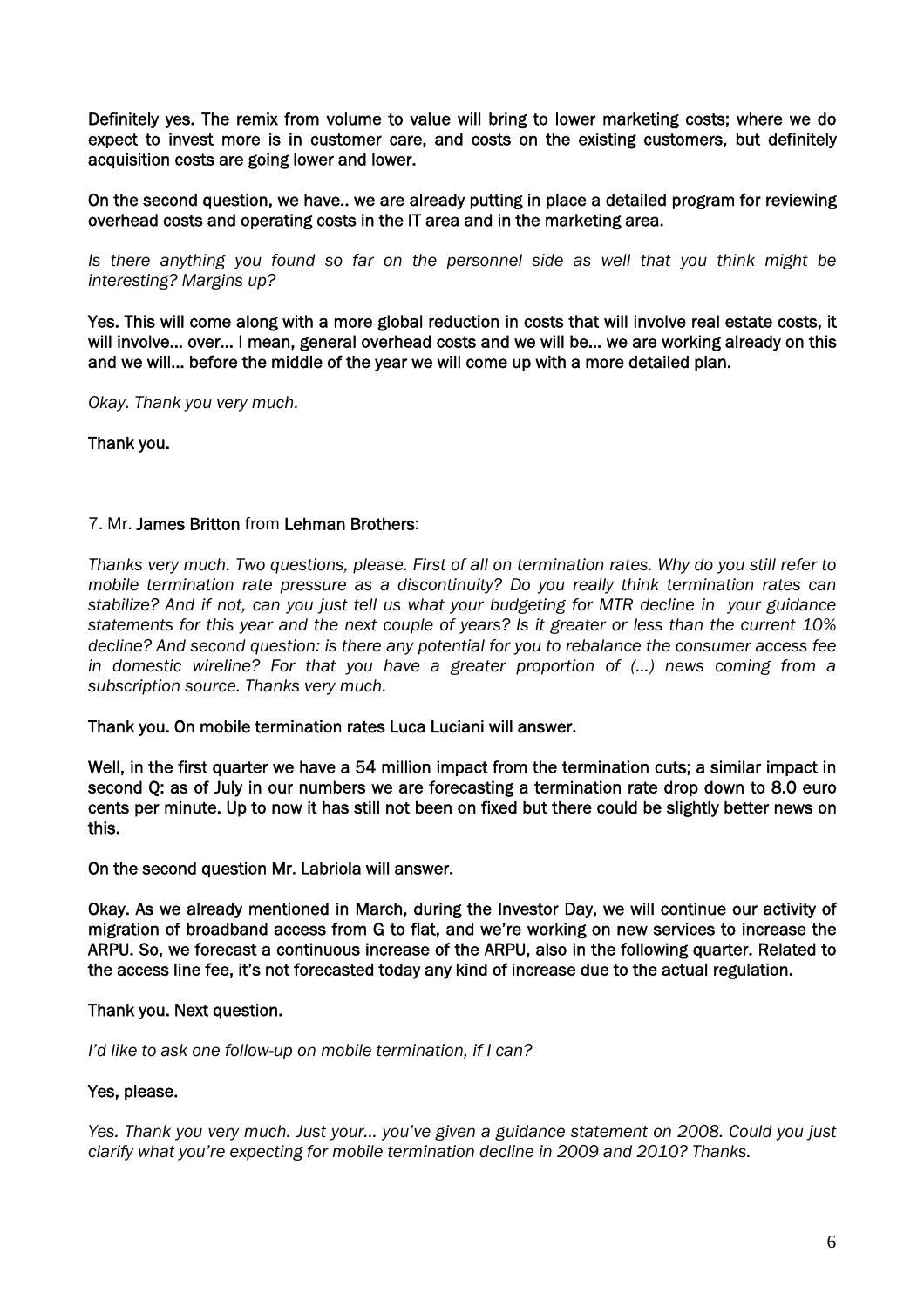Yes. You know that there's a big discussion going on. You know that Mrs. Redding is asking for a severe cut in termination rates for the entire industry, probably starting from… not from next year. They want to see a more cost-oriented approach to termination rates. I think there is a strong reaction from the industry, I think that the regulators… the national regulators have their own say on this, I think that the outcome of all this is still very uncertain, Mrs. Redding is very determined in pursuing this cost-oriented strategy for mobile termination rates.

*You have a view on where cost-oriented rates are?* 

# Sorry, I didn't get your question.

*It's a final question. Do you have a view on where cost-oriented rates are?* 

I have my own view, and it's not coincident with Mrs. Redding's view. Mrs. Redding thinks that costoriented termination rates are 2.5 cents per euro.

*Okay. Thanks.* 

Thank you.

# 8. Ms. Micaela Ferruta from Intermonte SIM:

*Good evening, Ferruta from Intermonte SIM. I have three questions: one regards the statement that you made about the fact that unbundling lines are actually slowing down growth and all those are actually taking the wholesale product, can you give us an update, maybe, on Q2 and how you explain this… this trend? Are they taking customers outside the coverage areas? And should we assume such a thing to go on? And the second thing regards the possible disposals or acquisitions, so, I would ask you an update on the disposal process of Alice France and maybe a comment on the Tiscali offer, which, according to newspapers, you have presented… though unbundling, of course. Thank you.* 

# The first question will be answered by Mr. Labriola, the second I will take.

Okay. What is happening today is that, as you can see in the chart where we have shown which is the customer base of our competition that we estimate, our competitors have worked until today mainly on the migration of their (…) selection, (…) selection customers mainly in the unbundling area. Remaining only 3 million customers overall in the market, as indirect customers, and we estimate that perhaps one third will be on unbundling area, the capability of our competitors to continue to increase their unbundling customer base will go down in the next months and if they want to continue to keep the same level of acquisition, they will increase their cost of acquisition. So, we don't foresee any kind of increase in terms of unbundling local loop. In terms of wholesale rental we cannot forecast anything for the next two or three months, because this kind of process started in the last month, so we are not able, on a one-month basis, to forecast what will happen. However, also in this area what will happen is that the capability of our competitors to continue to increase the number of wholesale rental could have a cap in terms of migration of customers from indirect access to direct access.

On the second question, on Alice France we have three firm offers, binding offers; we are very happy about the process and we think that there will be a great deal of competition in the last stages of the process, which has started now. On Tiscali we are not presenting any offer, but we will see what… how the process will evolve.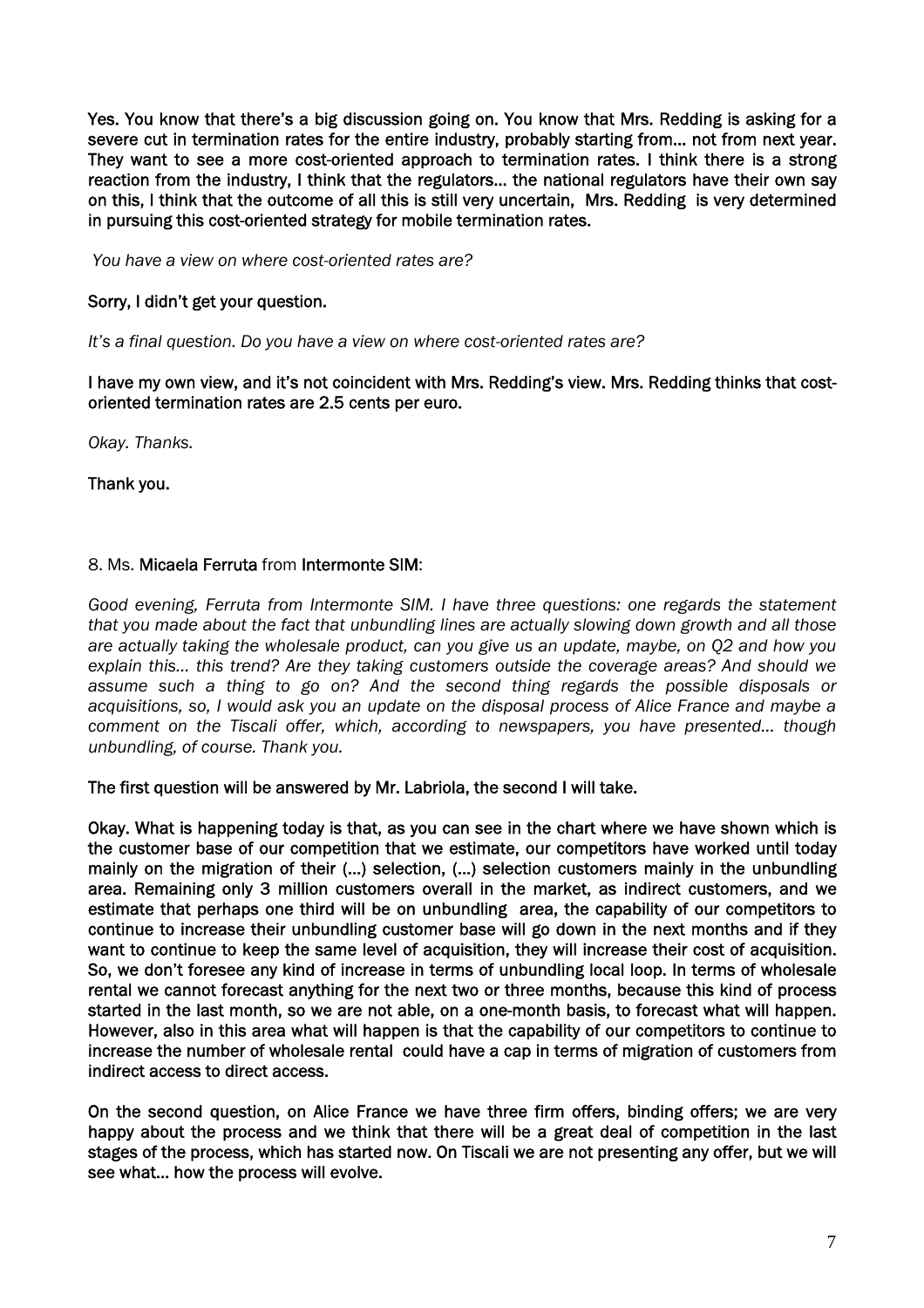*Okay. Thank you.* 

Thank you.

Next question.

# 9. Mr. Guillaume Tastet from Oddo:

*Thank you. Good afternoon. I have a couple of questions, please. And the first one: I'd like to know if you can give us the percentage of view IP as the percentage of fixed traffic, please? And the second one is more a bit of a clarification: I think you already said it, but can you confirm that you did not capitalize any acquisition costs in Q1 2008? Thanks.* 

# Excuse me, I did not quite get the questions.

*Okay…* 

# Can you repeat them?

*Yes. Can you hear me better now?* 

…

*Sorry. Can you hear me better now?* 

# Yes. A little better, thanks.

*Sorry. The first question was: I wanted to know the percentage of traffic, of fixed traffic, which is represented by view IP? And the second question is a bit of a clarification: can you confirm that you did not capitalize any mobile acquisition costs in Q1 2008?* 

# Luca Luciani will answer to this.

Acquisition costs: we do have 85 euros… of sack… of subscriber acquisition costs, including the advertising. So that out of these 85 we do have 40 euros that is advertising. Obviously, advertising was bought on new customer and existing customer base, so, basically, roughly the split is 40 advertising, 45 is commissioning and… in case, handset costs.

*Thanks.* 

Next question.

# 10. Mr. James Retzer from New Street Research:

*Yes. I have two questions, please. The first one is just regarding a release you put out in November*  last year, regarding a potential tax investigation around the Olivetti and the Blue deal; I was *wondering if you could please give us an update on the status of that investigation, please? And the second question: with regards to your domestic business it strikes me that you're doing a good job on cost cutting at the moment, that the revenue trends in both fixed lines and the mobile business continue to deteriorate… I mean, to what extent do you think there's a danger you are*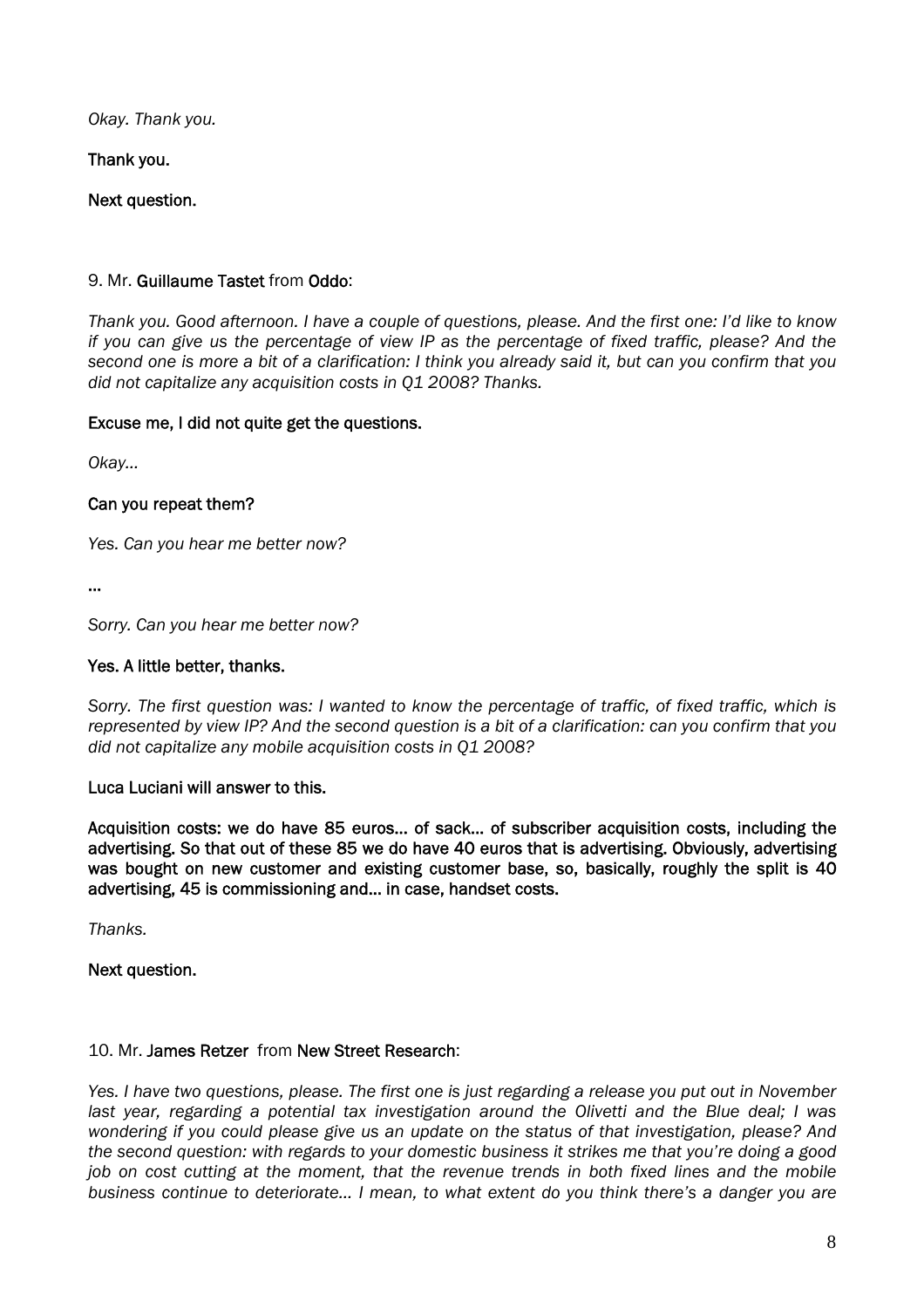*under-investing in the business, and costs are going to have to rise? I mean, I take your domestic business is currently going down around 5% at the top line, excluding the Bersani decree, and your guidance for 2009 and 2010 is for that revenue trend to stabilize… is not going to require quite a bit more investment? Thank you very much.* 

# On the… Mr. Parazzini will take the first question and I will answer the second.

Well, for what regards the tax issue, for what regards the first part of the Olivetti portion that you mentioned before, there are no news as compared to what is disclosed in our annual report, and I repeat that on this fact there was just a report from the so-called Guardia di Finanza, that is the investigation arm of the revenue agency. There is no news on this subject. For what regards the Blue case, there was an assessment, as you remember, in December for the revenue agency, we appealed against it, and now we received, just the day before yesterday, the first bill of this for 180 million to be paid, and this is regular, according to the procedure of the revenue agency. It was pretty unexpected, as compared to the talk we had with the revenue agency, trying to manage these disclaims; anyway, we are now preparing the appeal versus this bill, in order not to pay this before the final judgment on this subject that is in process, and we appealed against it and we have to just follow the steps of the claiming procedure.

#### *And you're expecting future payments on this Blue deal in addition to 180 million you just received yesterday?*

Well, we have received this, and... against this... regular according to the normal procedure. As I said, it was quite unexpected, due to the talks that we had with the revenue agency, that had previously said that they wouldn't issue this bill, we, anyway, following the procedure, can claim the suspension of the payment, up to the time when a final judgment is issued against it. And we will see what the answer of the revenue agency will be for what regards this claim to postpone the payment at the end of the judgment.

On the second question: it's a very complicated question and it would require a long explanation, but to put it very shortly, I must say that I think that the Italian market is not a mature market, in the sense that it has a great growth potential in a number of areas, which are exactly the areas that require a development of the broadband. So, we are very, very confident that through our actions, through a more benign attitude of the government and a more pro-business and pro-technology attitude of the government, we will be capable of seizing this opportunity. I think that the Italian market offers a lot of opportunities, it's… we have outlined the process which… which we'll go through for the next two or three years, but I'm very, very confident that there is unexpressed growth potential in the country and that we will be able to seize this unexpressed growth potential. And now…

#### *And do you think you'll have to invest more to achieve that level of growth, please?*

No, I think that… no, not at all, I think that we have one of the best technical infrastructures in Europe. We have already integrated the fixed and mobile network, and we have done it ahead of everybody else; we are capable of providing a seamless service, mobile and fixed, to all our customers, and I think that we will be giving our customers the best experience and the quality of service that they deserve. So, I'm very confident that we will not need to over-invest or to make, I mean, an increased investment effort in order to seize this opportunity.

And now, since there are no more questions, I want to thank everybody for having been with us. I want to… I want to stress that we feel very confident in reaching full-year targets, and we are very happy to keep a very open dialogue with the financial community and with the financial markets. Thank you for being with us, and have a good weekend.